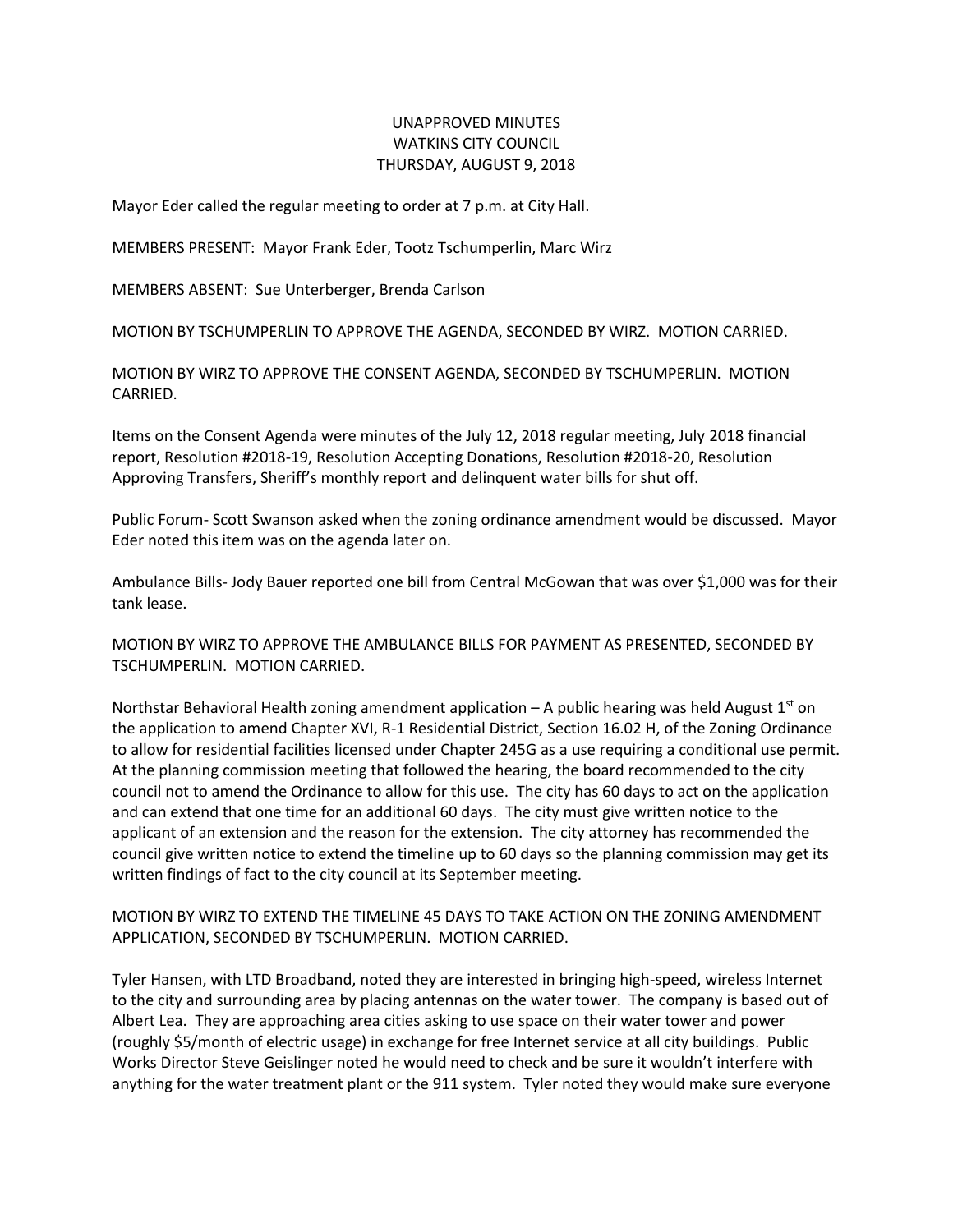would be on a different channel. They would probably install on the railing of the tower instead of the top. Geislinger will check with the engineer and Meeker County.

Chuck Unterberger reported the VFW would like to construct a shelter at the VFW Park. They have been donating to the City for this purpose and have \$14,000 in the account. Chuck figured it would be about 28' x 32'. The supplies would come from Faber Building. A land use permit would be needed.

MOTION BY WIRZ TO MAKE THE FUNDS DONATED FOR THE PURPOSE ACCESSIBLE UP TO WHAT IS IN THE ACCOUNT, SECONDED BY TSCHUMPERLIN. MOTION CARRIED.

A draft ordinance prepared by Councilor Unterberger to allow for keeping chickens was reviewed.

- *1) Definitions*
	- *a. Chicken means a farm bird that serves as a source of eggs ormeat.*
	- *b. Coop means the structure forthe keeping or housing of chickens permitted by the ordinance.*
	- *c. Henmeans a female chicken.*
	- *d. Rooster means amale chicken.*
	- *e. Runmeans a fully-enclosed and covered area attached to a coop where the chickens can roam unsupervised.*
- *2) The keeping of domesticated chickens is permitted on single-family residential properties within all residential zoning districts subject to the following requirements:*
	- *a. Any person wishing to keep chickens in the City of Watkins on a property zoned as residential shall first obtain a Certificate of Compliance from the City. (can also require an initial permit or an initial and annual permit, i.e. Any person desiring to obtain a backyard chicken permit must make a written application to the City Clerk on a form provided by the City and pay an application fee. Fees to be charged for the permit to keep chickens shall be set by the City Council on the fee schedule. Initial permit shall expire on December 31st of the following year unless sooner revoked. Annual permits expire on December 31st of each year unless sooner revoked.)*
	- *b. The principal use of the property shall be single-family residential;*
	- *c. The property shall contain one (1) detached single-family structure. Chickens shall not be permitted on vacant properties or those containing multi-family residential buildings including duplexes, townhomes and apartments;*
	- *d. No more than eight (8) hen chickens shall be permitted;*
	- *e. No person shall keep a rooster;*
	- *f. The use of chickens for cock fights is prohibited*
	- *g. Chickens shall not be kept inside the principal structure;*
	- *h. No person shall slaughter chickens on-site except when in an area of the property not visible to the public;*
	- *i. Chicken coops and attached exercise pens shall be provided for all chickens;*
	- *j. Coops and pens shall be fully enclosed including overhead and constructed of durable materials;*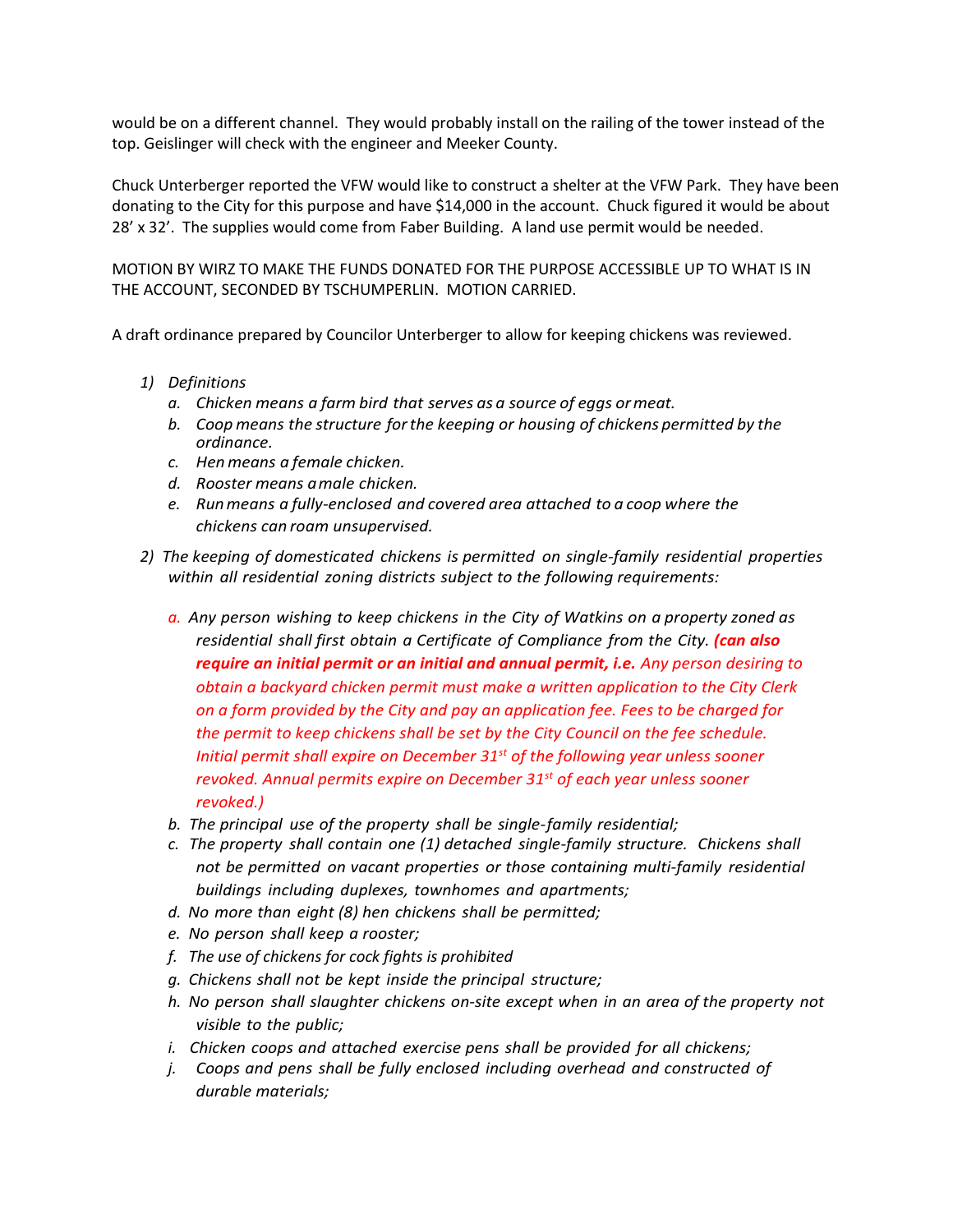- *k. The floor area of the coop shall be a minimum of 2 sq./ft in area per chicken;*
- *l. The floor area of the attached run pen shall be a minimum of 4 sq./ft in area per chicken, with a maximum capacity of 120 square feet.*
- *m. Coops and pens shall meet all accessory structure setback requirements;*
- *n. Coops and pens shall be located in rear yards only;*
- *o. Chickens shall be kept in coops and/or pens at all times unless in fully fenced-in back yards while under supervision;*
- *p. All food stored for chickens shall be kept in rodent proof containers stored inside coops or other buildings;*
- *q. Any coop or run shall be set back at least 25 feet from a delineated wetland edge, the top of a bank of a pond, filtration basin, or infiltration basin,*
- *3) All premises in which chickens are kept or maintained, including coops and pens, shall be kept reasonably clean from filth, garbage and any substances which attract rodents. All feces shall be collected and properly disposed of on a regular basis;*
- *4) Chickens shall not be kept in such a manner asto constitute a public nuisance as defined by the City Code of Watkins.*
- *5) Dead chickens must be disposed of according to the Minnesota Board of Animal Health rules which require chicken carcasses to be disposed of as soon as possible after death, usually within forty-eight (48) to seventy-two (72) hours. Legal forms of chicken carcass disposal include burial, off-site incineration or rendering, or composting.*
- *6) The City may enter and inspect any property, including the coop and back yard, at any reasonable time for the purpose of investigating either an actual or suspected violation or to ascertain compliance or noncompliance with the City Code.*

Council discussed and agreed to amend the ordinance to allow for chickens per the above, requiring an initial permit with no fee.

MOTION BY WIRZ TO AMEND THE ANIMAL ORDINANCE TO ALLOW FOR CHICKENS WITH AN INITIAL PERMIT REQUIRED AND NO FEE, SECONDED BY TSCHUMPERLIN. MOTION CARRIED.

Southwest Initiative Foundation (SWIF) has requested the city include \$350 in its 2019 budget to support local economic development in partnership with SWIF. Since its founding, SWIF has invested \$4,570,030 through grants and loans to benefit the people, businesses and organizations of Meeker County. This is an allowable expenditure for a city. The city hasn't donated for several years. Council advised Kramer to get a list from SWIF of what they have funded recently for council to review at the September meeting.

151 First Street- The inspection took place July 28. The building inspector reported there were no major safety issues that are of concern to him. The next step would be for the city to move forward with enforcing its Blight Ordinance. The inspector would be giving the direction on this.

MOTION BY WIRZ TO MOVE FORWARD WITH ENFORCING THE BLIGHT ORDINANCE WITH THE CITY ATTORNEY'S ASSISTANCE, SECONDED BY TSCHUMPERLIN. MOTION CARRIED.

MOTION BY TSCHUMPERLIN TO APPROVE A 3.2 MALT LIQUOR ON-SALE LICENSE FOR ST. ANTHONY PARISH FOR SUNDAY, SEPTEMBER 9, 2018, SECONDED BY WIRZ. MOTION CARRIED.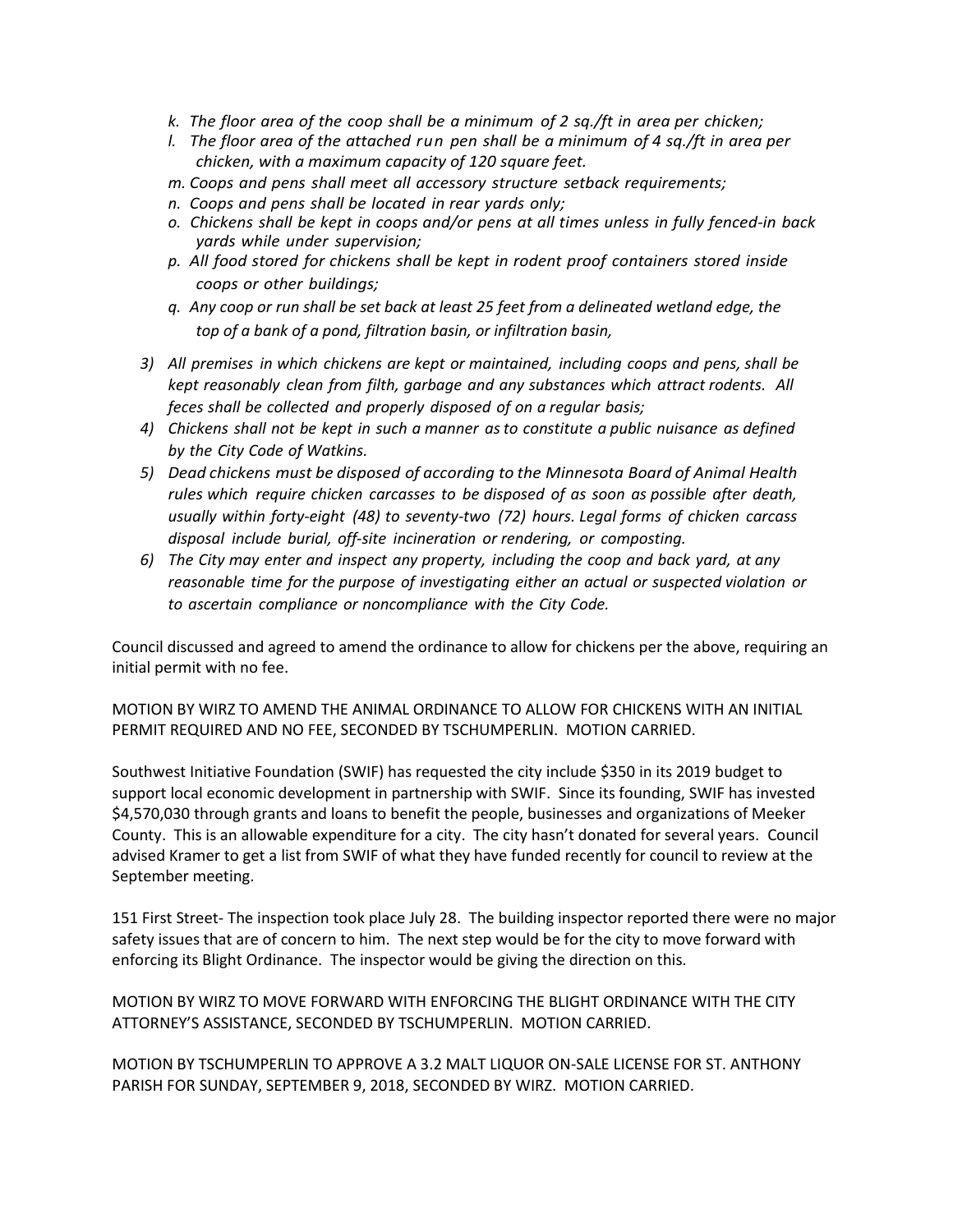MOTION BY WIRZ TO HOLD A SPECIAL MEETING WEDNESDAY, AUGUST 29TH AT 7 P.M. TO WORK ON THE 2019 BUDGET, SECONDED BY TSCHUMPERLIN. MOTION CARRIED.

Kramer reported the city's policy of not paying monthly council pay when there is an absence due to illness or vacation is prohibited by state law. Discussion followed.

MOTION BY TSCHUMPERLIN TO PAY MONTHLY SALARY IN COMPLIANCE WITH STATE LAW, SECONDED BY WIRZ. MOTION CARRIED.

This is effective immediately and Carlson and Unterberger will be paid for the August meeting as they are absent due to vacation. Council agreed not to increase the council pay rate.

Pool manager Ashlee Lundberg reported the pool will close for the season on Friday, August 24th at 8 p.m. There have been three private parties, four group parties and fifteen private lessons. Lap swim and water aerobics have started. Wirz asked if she would start earlier to be sure to have enough staff to start next season. Ashlee noted she has been working on that-looking for classes to take in the offseason so they are certified at the start of the season. Fees for private lessons (2 on 1) were discussed. This may need to be changed to eliminate some problems.

Kramer noted Doreen Unterberger paid for water/sewer and electric for the time she used the rink building for daycare while their home was being repaired.

Public Works Director Steve Geislinger noted Kostreba Tuckpointing is tuck-pointing the water treatment plant building. The building is 18 years old. This is a \$30,000 project. The street work at the intersection of School Avenue and Highway 55 is complete. Geislinger noted they did replace the Yield sign with a Stop sign on the west end of Veterans Drive. Work has started on the lights for the Welcome signs. A Dead-End sign was installed on School Avenue instead of a No Through Street sign. The sign company recommended the Dead-End sign. The street work in the mobile home park should start next week and be completed by August  $31^{st}$ .

The lines from the air conditioner unit at the Fire Hall are ripping through the wall. Wirz will contact St. Cloud Refrigeration to take a look.

Geislinger reported that Public Works could make garbage cans by getting plastic liners with a bonnet cover and then construct an outside covering made of plastic slated boards. Council agreed to get 6 – 32-gallon liners with covers.

MOTION BY WIRZ TO APPROVE THE GARBAGE CANS AS PROPOSED BY PUBLIC WORKS, SECONDED BY TSCHUMPERLIN. MOTION CARRIED.

Wirz commended Carlson and Tschumperlin on the successful National Night Out held at McCarthy Park. He noted it was a bigger crowd then they have had in all the years at the Fire Hall and felt it was worthwhile holding.

MOTION BY TSCHUMPERLIN TO APPROVE THE BILLS FOR PAYMENT AS PRESENTED, SECONDED BY WIRZ. MOTION CARRIED.

Next regular meeting is September 13<sup>th</sup> at 7 p.m.